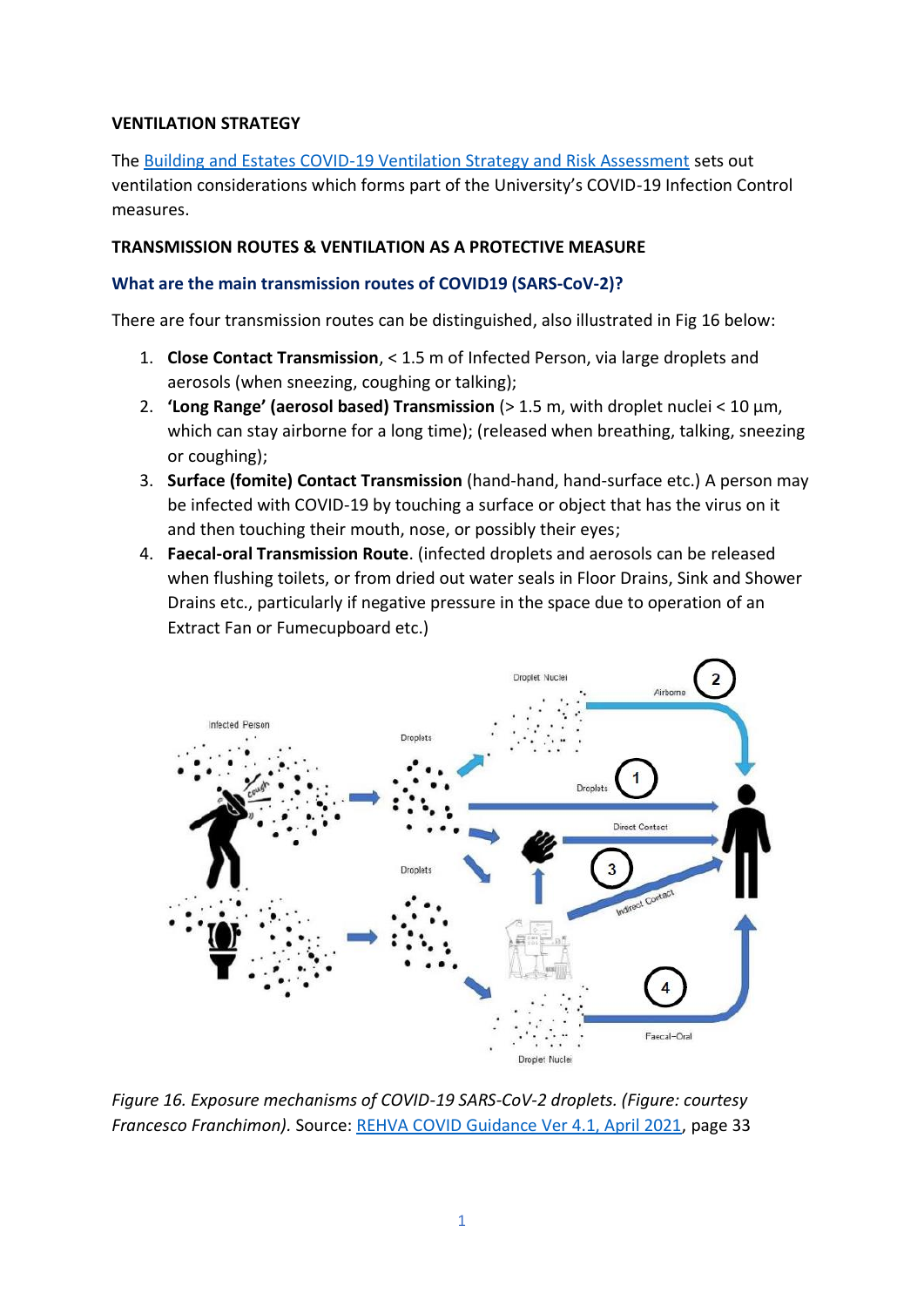| <b>Transmission Route</b>                                                                                                                                                          | <b>Protective Measures</b>   |
|------------------------------------------------------------------------------------------------------------------------------------------------------------------------------------|------------------------------|
| 1/ Close Contact Transmission, < 1.5 m of Infected Person,                                                                                                                         | Face Coverings,              |
| via large droplets and aerosols (when sneezing or coughing                                                                                                                         | Confinement, Social          |
| or talking)                                                                                                                                                                        | <b>Distancing</b>            |
| 2/ 'Long Range' (aerosol based) Transmission (> 1.5 m, with<br>droplet nuclei < 10 μm, which can stay airborne for a long<br>time); (released when breathing, talking, sneezing or |                              |
| coughing);                                                                                                                                                                         | Face Coverings, Ventilation  |
| 3/ Surface (fomite) Contact Transmission (hand-hand, hand- Face Coverings, Hygiene,<br>surface etc.);                                                                              | Disinfection, Behavior       |
| 4/ Faecal-oral Transmission Route. (infected droplets and<br>aerosols can be released when flushing toilets, or from                                                               |                              |
| dried out water seals in Floor Drains, Sink and Shower                                                                                                                             | Close Toilet Lid when        |
| Drains etc., particularly if negative pressure in the space                                                                                                                        | Flushing, Keep Floor, Sink & |
| due to operation of an Extract Fan or Fumecupboard etc.)                                                                                                                           | Shower Traps full,           |

1, 2 and 4 are considered airborne transmission mechanisms.

# **Where does ventilation fit into the overall protective measures?**

Ventilation is only one element of the overall COVID Infection Control/Preventive measures. Long-Range ( $>1.5$ m, which can stay airborne for a long time) aerosol-based transmission, is the only transmission route that can be controlled with **Good Ventilation**. It does this by diluting the virus concentration to a low level.



Figure 1. The distinction between close contact combined droplet and aerosol transmission (left) and long-range aerosol transmission (right) which can be controlled with ventilation diluting the virus concentration to a low level. (Figure: courtesy L. Liu, Y. Li, P. V. Nielsen et al.xii). Source: [REHVA COVID Guidance Ver 4.1, April 2021,](https://www.rehva.eu/fileadmin/user_upload/REHVA_COVID-19_guidance_document_V4.1_15042021.pdf) page 5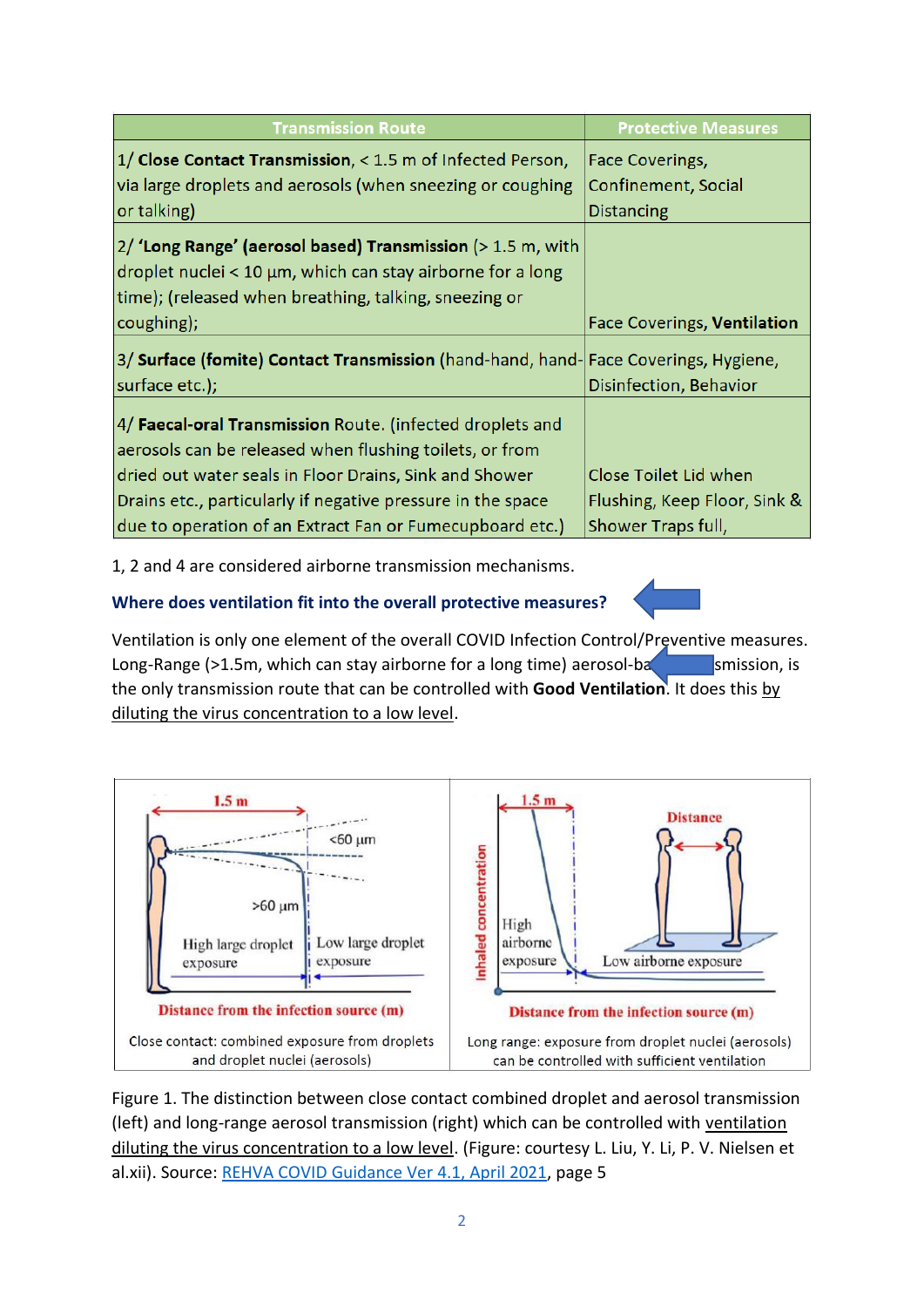#### **MECHANICALLY VENTILATED SPACES FAQ**

# **What is Mechanical Ventilation and why is it important in preventing the transmission of COVID19 (SARS-CoV-2) Coronavirus?**

Mechanical or forced ventilation systems, circulate fresh air to indoor spaces using ducts and fans (sometimes fans only). UCC's buildings are ventilated by means of mechanical ventilation and natural ventilation (openable windows & vents) and sometimes a combination of both.

The majority of mechanical ventilation in UCC, is 'Mixing' ventilation. This means that the incoming fresh air enters the space via a mixing diffuser, and mixes with the air already in the room. The return air leaves the room and is exhausted to outside the building. There is no recirculation of the Return Air with the incoming Fresh Air. This continually dilutes the air in the ventilated space, supplying fresh oxygen in the air to the space, and removing pollutants, including  $CO<sup>2</sup>$ , Pathogens (viruses & bacteria etc.,) from the space to outside the building.

REHVA state that *"In the context of buildings and indoor spaces, there is no doubt that crossinfection risk may be controlled up to 1.5 m from a person with physical distancing and beyond that distance with ventilation solutions."* [Source: REHVA COVID Guidance Ver 4.1,](https://www.rehva.eu/fileadmin/user_upload/REHVA_COVID-19_guidance_document_V4.1_15042021.pdf)  [April 2021,](https://www.rehva.eu/fileadmin/user_upload/REHVA_COVID-19_guidance_document_V4.1_15042021.pdf) page 8

The Buildings & Estates Office schedule the mechanical ventilation systems to provide maximum ventilation in accordance with Covid 19 guidelines - the impact of which is demonstrated in Figure 3 below).



Figure 3. Illustration of how an infected person (speaking woman on the right) leads to aerosol exposure (red spikes) in the breathing zone of another person (man on the left in this case). Large droplet exhalation is marked with purple spikes. When the room is ventilated with mixing ventilation system, the number of virus-laden particles in the breathing zone is much lower than when the ventilation system is off. Left figure: ventilation system on, right figure: ventilation system off. Source: [REHVA COVID Guidance Ver 4.1, April](https://www.rehva.eu/fileadmin/user_upload/REHVA_COVID-19_guidance_document_V4.1_15042021.pdf)  [2021, page 7](https://www.rehva.eu/fileadmin/user_upload/REHVA_COVID-19_guidance_document_V4.1_15042021.pdf)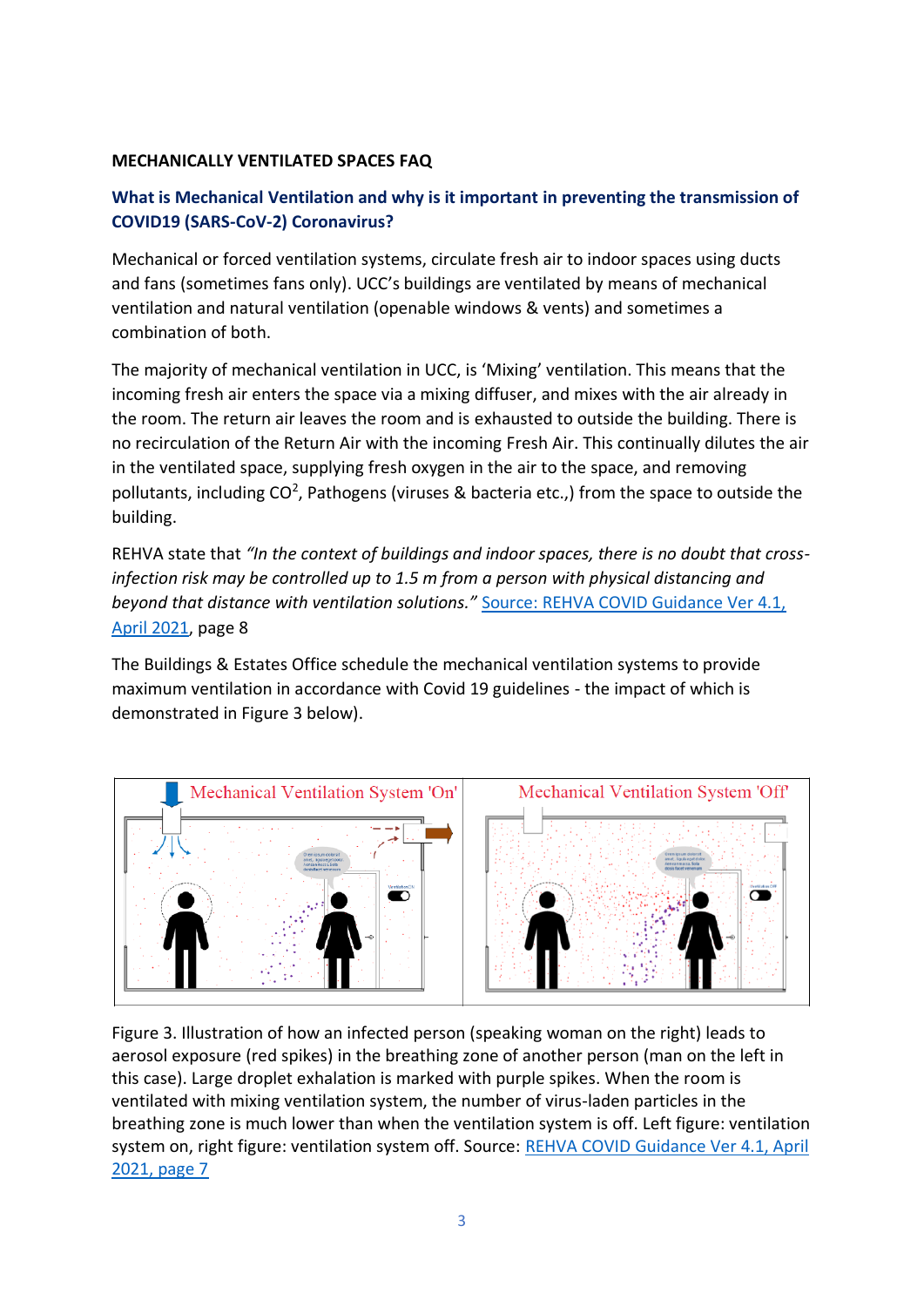The more you increase the ventilation the fewer aerosol exposure (red spikes) o[n LHS](https://www.rehva.eu/fileadmin/user_upload/REHVA_COVID-19_guidance_document_V4.1_15042021.pdf) Figure

#### **What is the optimum level of Ventilation to Indoor Spaces?**

Unlike Naturally ventilated spaces, the Fresh Air volume flow rates of Mechanically Ventilated spaces, can be measured more easily, to ensure that the target fresh air flow rates, with no recirculation, are being met, wherever possible, in line with World Health Organisation (WHO) Guidelines.

All mechanically ventilated spaces have been surveyed, and fresh air supply rates measured, to ensure UCC Target of 10 L/s per person is being been met.

#### **How do I know that my area is Mechanically Ventilated?**

Mechanically ventilated spaces have ceiling, floor or duct mounted, Supply Air Grills, supplying Fresh Air to the space, as shown below.

# Examples of Typical Mechanical Supply Air Grills



A matrix of spaces and their occupancy capacities, based on 10 Litres per Second (L/s) per person, will follow shortly.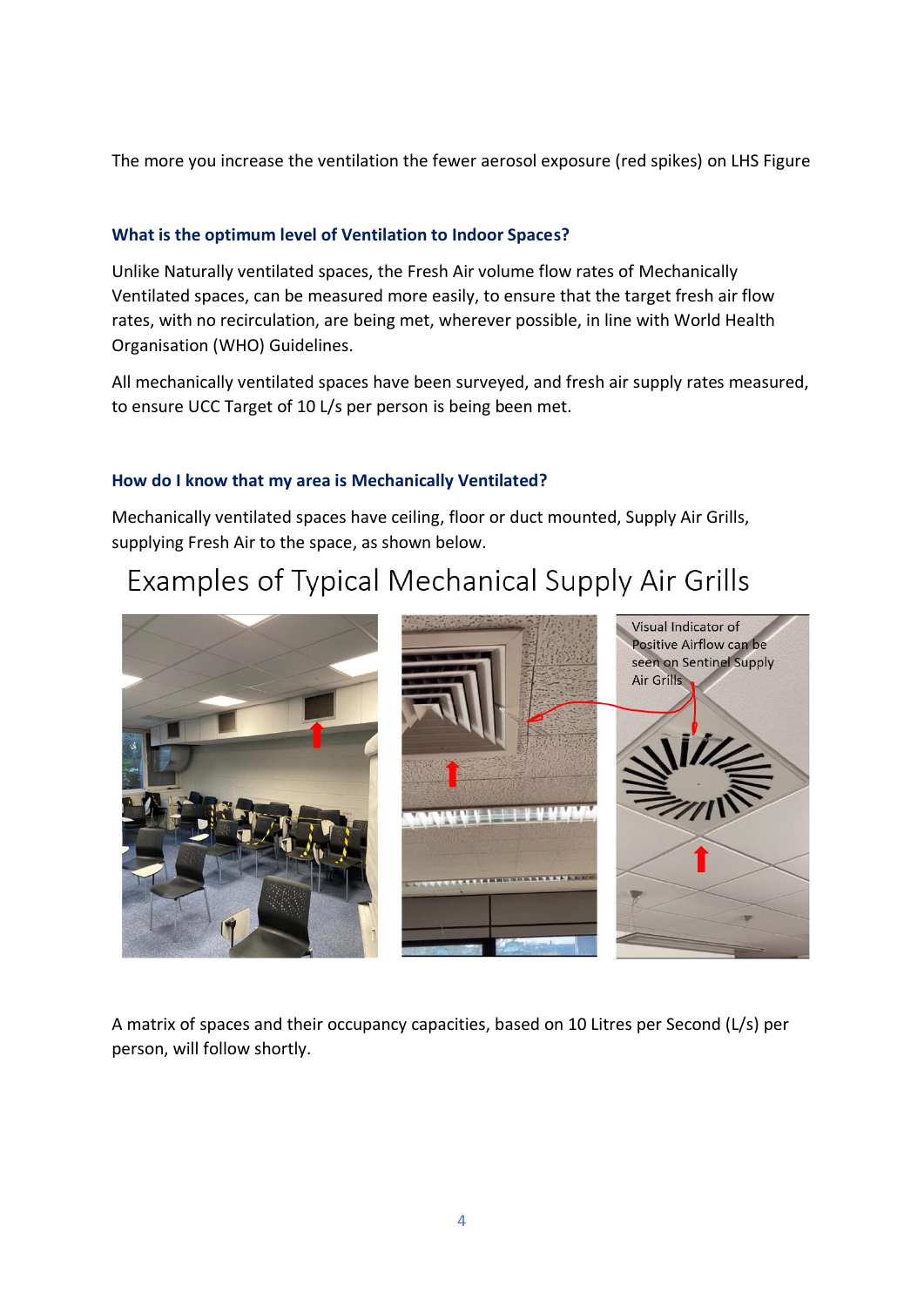### **What practical measures are being taken, regarding the operation and maintenance of Mechanical Ventilation?**

The following practical measures for building services operation, based on current REHVA Guidance, are being followed by UCC:

- 1. Provide adequate ventilation of spaces with outdoor fresh air
- 2. Switch ventilation on at nominal speed at least 2 hours before the building opening time and set it off or to lower speed 2 hours after the building usage time
- 3. Ensure  $CO<sub>2</sub>$  demand-controlled ventilation settings, to force the ventilation system to operate at maximum capacity during occupancy;
- 4. Smart use of windows Open windows regularly (even in mechanically ventilated buildings)
- 5. Keep toilet ventilation in operation at nominal speed in similar fashion to the main ventilation system
- 6. Avoid opening windows in toilets to maintain negative pressure and the right direction of mechanical ventilation air flows
- 7. Instruct building occupants to flush toilets with closed lid
- 8. Switch air handling units with recirculation to 100% outdoor fresh air
- 9. Inspect heat recovery equipment to be sure that leakages are under control
- 10. Ensure adequate outdoor fresh air ventilation in rooms with Fan Coil units or Split Air Conditioning units
- 11. Do not change heating, cooling and possible humidification setpoints
- 12. Carry out scheduled duct cleaning as normal (additional cleaning is not required)
- 13. Replace central outdoor air and extract air filters as normal, according to the maintenance schedule
- 14. Regular filter replacement and maintenance works shall be performed with common protective measures including respiratory protection
- 15. Introduce an IAQ (CO2) sensor network that allows occupants and facility managers to monitor that ventilation is operating adequately, e.g. 'Visual Airflow Indicators' on 'Sentinel Supply Air Grills', to indicate positive Airflow, on Mechanical Ventilation Systems, and CO2 concentration Monitors, complete with facility to give indication of CO2 levels and when action is to be taken.
- 16. Give Staff and Students/ local Responsible Persons any necessary information, instruction, training, and supervision on the proper use of ventilation facilities.

# What can I do to keep myself and others Safe in a Mechanically Ventilated Space?

The WHO state that Indoor ventilation is only one important part of a comprehensive package of prevention and control measures, that can limit the spread of certain respiratory viral diseases, including COVID-19. However, ventilation alone, even when correctly implemented, is not sufficient to provide an adequate level of protection. NO SINGLE STEP IS A SOLUTION IN ITSELF. IT IS PART OF AN OVERALL RISK MITIGATION STRATEGY

Correct use of Face Coverings, hand hygiene, physical distancing, respiratory etiquette, local supervision of the foregoing, reporting of Building related Faults, testing, contact tracing, isolation and other infection protection control measures, are critical to prevent transmission of COVID19 (SARS-CoV-2).